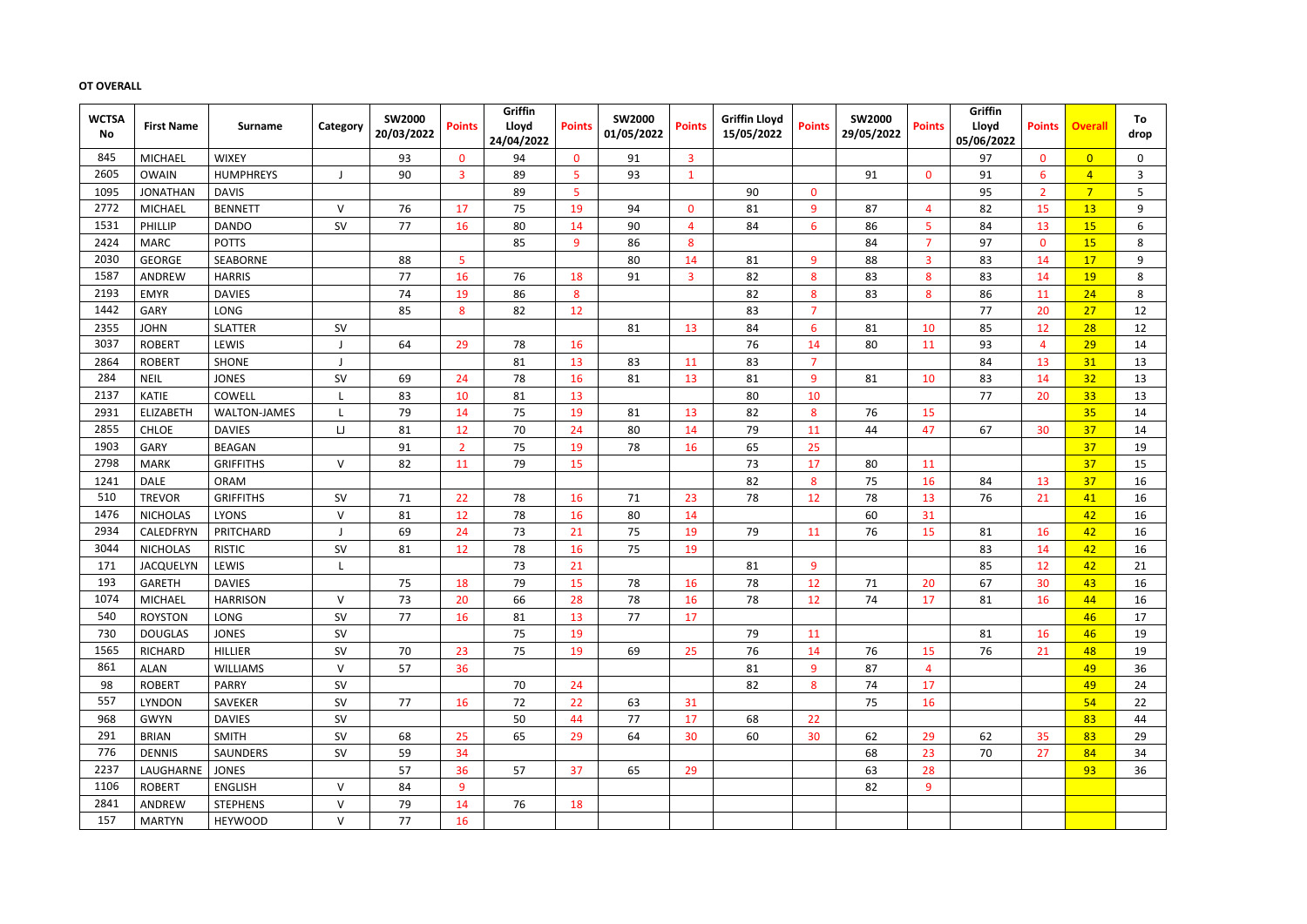| 1002 | <b>MARTYN</b>   | <b>TOZER</b>    | $\vee$    | 74 | 19 |    |    |    |    |    |                          |    |    |    |    |  |
|------|-----------------|-----------------|-----------|----|----|----|----|----|----|----|--------------------------|----|----|----|----|--|
| 2476 | EDWARD          | <b>DONOVAN</b>  | <b>SV</b> | 67 | 26 |    |    |    |    |    |                          | 68 | 23 |    |    |  |
| 690  | <b>HUGH</b>     | <b>WILLIAMS</b> | V         | 63 | 30 |    |    | 65 | 29 |    |                          |    |    |    |    |  |
| 448  | GARETH          | <b>ROBERTS</b>  | SV        |    |    | 81 | 13 |    |    |    |                          |    |    |    |    |  |
| 144  | <b>MARK</b>     | <b>EVANS</b>    | V         |    |    | 80 | 14 |    |    |    |                          |    |    |    |    |  |
| 902  | <b>JOHN</b>     | <b>EVANS</b>    | <b>SV</b> |    |    | 76 | 18 |    |    |    |                          |    |    |    |    |  |
| 2234 | <b>OWEN</b>     | <b>HART</b>     | SV        |    |    | 68 | 26 |    |    | 72 | 18                       |    |    |    |    |  |
| 1968 | <b>GEOFFREY</b> | SEABORNE        | <b>SV</b> |    |    | 66 | 28 | 72 | 22 |    |                          |    |    |    |    |  |
| 1378 | <b>KEVIN</b>    | TWEEDY          | SV        |    |    | 65 | 29 |    |    |    |                          |    |    |    |    |  |
| 2641 | <b>RHYS</b>     | <b>HUMPHREY</b> |           |    |    |    |    | 69 | 25 |    |                          |    |    |    |    |  |
| 32   | ROLAND          | <b>HILL</b>     | <b>SV</b> |    |    |    |    | 63 | 31 | 60 | 30                       |    |    |    |    |  |
| 2469 | <b>GEORGINA</b> | <b>ROBERTS</b>  |           |    |    |    |    |    |    | 83 | $\overline{\phantom{a}}$ |    |    |    |    |  |
| 2671 | <b>RHYS</b>     | <b>TUCKER</b>   |           |    |    |    |    |    |    |    |                          | 76 | 15 | 75 | 22 |  |
| 1198 | PHILIP          | <b>DYMOND</b>   | V         |    |    |    |    |    |    |    |                          | 69 | 22 |    |    |  |
| 714  | IAN             | <b>COSTIN</b>   | $\vee$    |    |    |    |    |    |    |    |                          | 55 | 36 |    |    |  |

# **SENIORS**

| <b>WCTSA</b><br><b>No</b> | <b>First Name</b> | <b>Surname</b>  | Category | <b>SW2000</b><br>20/03/2022 | <b>Points</b> | Griffin<br>Lloyd<br>24/04/2022 | <b>Points</b> | <b>SW2000</b><br>01/05/2022 | <b>Points</b> | <b>Griffin Lloyd</b><br>15/05/2022 | <b>Points</b> | <b>SW2000</b><br>29/05/2022 | <b>Points</b> | Griffin<br>Lloyd<br>05/06/2022 | <b>Points</b> | <b>Overall</b> | To<br>drop |
|---------------------------|-------------------|-----------------|----------|-----------------------------|---------------|--------------------------------|---------------|-----------------------------|---------------|------------------------------------|---------------|-----------------------------|---------------|--------------------------------|---------------|----------------|------------|
| 845                       | <b>MICHAEL</b>    | <b>WIXEY</b>    |          | 93                          |               | 94                             | $\Omega$      | 91                          |               |                                    |               |                             |               | 97                             | $\mathbf{0}$  | $\overline{0}$ | 0          |
| 1095                      | <b>JONATHAN</b>   | <b>DAVIS</b>    |          |                             |               | 89                             |               |                             |               | 90                                 | $\mathbf{0}$  |                             |               | 95                             |               | ⇁              |            |
| 2424                      | <b>MARC</b>       | <b>POTTS</b>    |          |                             |               | 85                             | a             | 86                          | 8             |                                    |               | 84                          |               | 97                             | $\mathbf{0}$  | 15             | 8          |
| 2030                      | <b>GEORGE</b>     | SEABORNE        |          | 88                          |               |                                |               | 80                          | 14            | 81                                 | q             | 88                          | 5             | 83                             | 14            | 17             | 9          |
| 1587                      | ANDREW            | <b>HARRIS</b>   |          | 77                          | 16            | 76                             | 18            | 91                          |               | 82                                 | 8             | 83                          | 8             | 83                             | 14            | 19             | 8          |
| 2193                      | <b>EMYR</b>       | <b>DAVIES</b>   |          | 74                          | 19            | 86                             | 8             |                             |               | 82                                 | 8             | 83                          | 8             | 86                             | 11            | 24             | 8          |
| 1442                      | GARY              | LONG            |          | 85                          | 8             | 82                             | 12            |                             |               | 83                                 |               |                             |               | 77                             | 20            | 27             | 12         |
| 1903                      | GARY              | BEAGAN          |          | 91                          |               | 75                             | 19            | 78                          | 16            | 65                                 | 25            |                             |               |                                |               | 37             | 19         |
| 1241                      | <b>DALE</b>       | <b>ORAM</b>     |          |                             |               |                                |               |                             |               | 82                                 | 8             | 75                          | 16            | 84                             | 13            | 37             | 16         |
| 193                       | <b>GARETH</b>     | <b>DAVIES</b>   |          | 75                          | 18            | 79                             | 15            | 78                          | 16            | 78                                 | 12            | 71                          | 20            | 67                             | 30            | 43             | 16         |
| 2237                      | LAUGHARNE         | <b>JONES</b>    |          | 57                          | 36            | 57                             | 37            | 65                          | 29            |                                    |               | 63                          | 28            |                                |               | 93             | 36         |
| 2641                      | <b>RHYS</b>       | <b>HUMPHREY</b> |          |                             |               |                                |               | 69                          | 25            |                                    |               |                             |               |                                |               |                |            |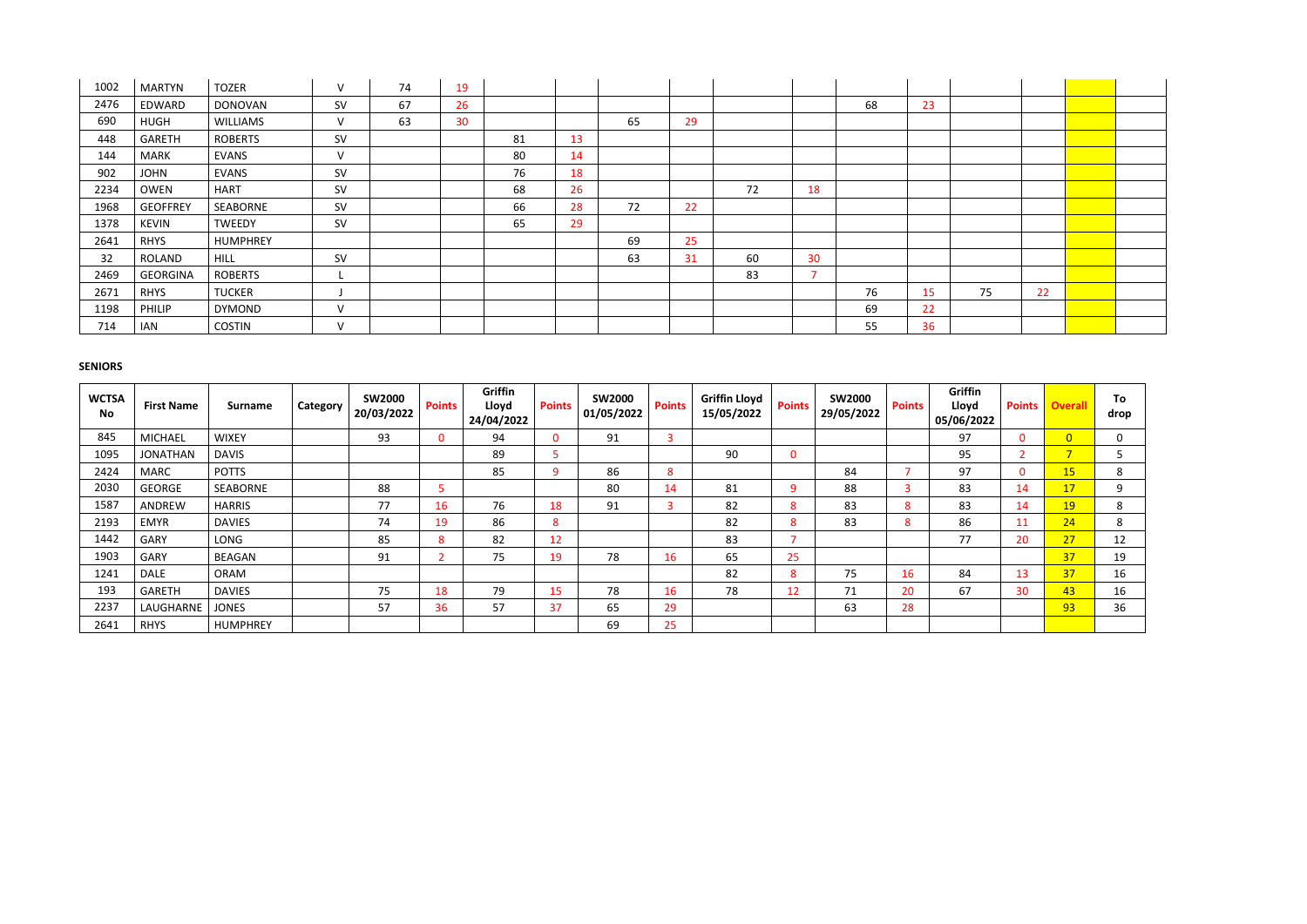# **VETERANS**

| <b>WCTSA</b><br><b>No</b> | <b>First Name</b> | <b>Surname</b>   | Category      | <b>SW2000</b><br>20/03/2022 | <b>Points</b> | Griffin<br>Lloyd<br>24/04/2022 | <b>Points</b> | <b>SW2000</b><br>01/05/2022 | <b>Points</b> | <b>Griffin Lloyd</b><br>15/05/2022 | <b>Points</b> | <b>SW2000</b><br>29/05/2022 | <b>Points</b> | Griffin<br>Lloyd<br>05/06/2022 | <b>Points</b> | <b>Overall</b> | To<br>drop |
|---------------------------|-------------------|------------------|---------------|-----------------------------|---------------|--------------------------------|---------------|-----------------------------|---------------|------------------------------------|---------------|-----------------------------|---------------|--------------------------------|---------------|----------------|------------|
| 2772                      | <b>MICHAEL</b>    | <b>BENNETT</b>   | $\mathsf{V}$  | 76                          | 17            | 75                             | 19            | 94                          | $\Omega$      | 81                                 | 9             | 87                          |               | 82                             | 15            | 13             | 9          |
| 2798                      | <b>MARK</b>       | <b>GRIFFITHS</b> | $\mathsf{V}$  | 82                          | 11            | 79                             | 15            |                             |               | 73                                 | 17            | 80                          | 11            |                                |               | 37             | 15         |
| 1476                      | <b>NICHOLAS</b>   | <b>LYONS</b>     | $\mathsf{V}$  | 81                          | 12            | 78                             | 16            | 80                          | 14            |                                    |               | 60                          | 31            |                                |               | 42             | 16         |
| 1074                      | <b>MICHAEL</b>    | <b>HARRISON</b>  | $\vee$        | 73                          | 20            | 66                             | 28            | 78                          | 16            | 78                                 | 12            | 74                          | 17            | 81                             | 16            | 44             | 16         |
| 861                       | ALAN              | <b>WILLIAMS</b>  | $\mathsf{V}$  | 57                          | 36            |                                |               |                             |               | 81                                 | 9             | 87                          | 4             |                                |               | 49             | 36         |
| 1106                      | <b>ROBERT</b>     | <b>ENGLISH</b>   | $\vee$        | 84                          | 9             |                                |               |                             |               |                                    |               | 82                          | 9             |                                |               |                |            |
| 2841                      | ANDREW            | <b>STEPHENS</b>  | $\vee$        | 79                          | 14            | 76                             | 18            |                             |               |                                    |               |                             |               |                                |               |                |            |
| 157                       | <b>MARTYN</b>     | <b>HEYWOOD</b>   | $\mathsf{V}$  | 77                          | 16            |                                |               |                             |               |                                    |               |                             |               |                                |               |                |            |
| 1002                      | <b>MARTYN</b>     | <b>TOZER</b>     | $\mathsf{V}$  | 74                          | 19            |                                |               |                             |               |                                    |               |                             |               |                                |               |                |            |
| 690                       | <b>HUGH</b>       | <b>WILLIAMS</b>  | $\mathcal{U}$ | 63                          | 30            |                                |               | 65                          | 29            |                                    |               |                             |               |                                |               |                |            |
| 144                       | <b>MARK</b>       | <b>EVANS</b>     | $\mathsf{V}$  |                             |               | 80                             | 14            |                             |               |                                    |               |                             |               |                                |               |                |            |
| 1198                      | <b>PHILIP</b>     | <b>DYMOND</b>    | $\vee$        |                             |               |                                |               |                             |               |                                    |               | 69                          | 22            |                                |               |                |            |
| 714                       | <b>IAN</b>        | <b>COSTIN</b>    | $\vee$        |                             |               |                                |               |                             |               |                                    |               | 55                          | 36            |                                |               |                |            |

#### **SUPER VETERANS**

| <b>WCTSA</b><br><b>No</b> | <b>First Name</b> | <b>Surname</b>   | Category  | <b>SW2000</b><br>20/03/2022 | <b>Points</b> | Griffin<br>Lloyd<br>24/04/2022 | <b>Points</b> | <b>SW2000</b><br>01/05/2022 | <b>Points</b>  | <b>Griffin Lloyd</b><br>15/05/2022 | <b>Points</b>   | <b>SW2000</b><br>29/05/2022 | <b>Points</b>  | <b>Griffin</b><br>Lloyd<br>05/06/2022 | <b>Points</b> | <b>Overall</b> | To<br>drop |
|---------------------------|-------------------|------------------|-----------|-----------------------------|---------------|--------------------------------|---------------|-----------------------------|----------------|------------------------------------|-----------------|-----------------------------|----------------|---------------------------------------|---------------|----------------|------------|
| 1531                      | PHILLIP           | <b>DANDO</b>     | <b>SV</b> | 77                          | 16            | 80                             | 14            | 90                          | $\overline{4}$ | 84                                 | 6               | 86                          | 5 <sup>5</sup> | 84                                    | 13            | <b>15</b>      | 6          |
| 2355                      | <b>JOHN</b>       | <b>SLATTER</b>   | <b>SV</b> |                             |               |                                |               | 81                          | 13             | 84                                 | $6\phantom{1}6$ | 81                          | 10             | 85                                    | 12            | 28             | 12         |
| 284                       | <b>NEIL</b>       | <b>JONES</b>     | <b>SV</b> | 69                          | 24            | 78                             | 16            | 81                          | 13             | 81                                 | 9               | 81                          | 10             | 83                                    | 14            | 32             | 13         |
| 510                       | <b>TREVOR</b>     | <b>GRIFFITHS</b> | <b>SV</b> | 71                          | 22            | 78                             | 16            | 71                          | 23             | 78                                 | 12              | 78                          | 13             | 76                                    | 21            | 41             | 16         |
| 3044                      | <b>NICHOLAS</b>   | <b>RISTIC</b>    | <b>SV</b> | 81                          | 12            | 78                             | 16            | 75                          | 19             |                                    |                 |                             |                | 83                                    | 14            | 42             | 16         |
| 540                       | <b>ROYSTON</b>    | LONG             | <b>SV</b> | 77                          | 16            | 81                             | 13            | 77                          | 17             |                                    |                 |                             |                |                                       |               | 46             | 17         |
| 730                       | <b>DOUGLAS</b>    | <b>JONES</b>     | <b>SV</b> |                             |               | 75                             | 19            |                             |                | 79                                 | 11              |                             |                | 81                                    | 16            | 46             | 19         |
| 1565                      | RICHARD           | <b>HILLIER</b>   | <b>SV</b> | 70                          | 23            | 75                             | 19            | 69                          | 25             | 76                                 | 14              | 76                          | 15             | 76                                    | 21            | 48             | 19         |
| 98                        | <b>ROBERT</b>     | <b>PARRY</b>     | <b>SV</b> |                             |               | 70                             | 24            |                             |                | 82                                 | 8               | 74                          | 17             |                                       |               | 49             | 24         |
| 557                       | <b>LYNDON</b>     | SAVEKER          | <b>SV</b> | 77                          | 16            | 72                             | 22            | 63                          | 31             |                                    |                 | 75                          | 16             |                                       |               | 54             | 22         |
| 968                       | <b>GWYN</b>       | <b>DAVIES</b>    | <b>SV</b> |                             |               | 50                             | 44            | 77                          | 17             | 68                                 | 22              |                             |                |                                       |               | 83             | 44         |
| 291                       | <b>BRIAN</b>      | <b>SMITH</b>     | <b>SV</b> | 68                          | 25            | 65                             | 29            | 64                          | 30             | 60                                 | 30              | 62                          | 29             | 62                                    | 35            | 83             | 29         |
| 776                       | <b>DENNIS</b>     | SAUNDERS         | <b>SV</b> | 59                          | 34            |                                |               |                             |                |                                    |                 | 68                          | 23             | 70                                    | 27            | 84             | 34         |
| 2476                      | EDWARD            | <b>DONOVAN</b>   | <b>SV</b> | 67                          | 26            |                                |               |                             |                |                                    |                 | 68                          | 23             |                                       |               |                |            |
| 448                       | <b>GARETH</b>     | <b>ROBERTS</b>   | <b>SV</b> |                             |               | 81                             | 13            |                             |                |                                    |                 |                             |                |                                       |               |                |            |
| 902                       | <b>JOHN</b>       | <b>EVANS</b>     | <b>SV</b> |                             |               | 76                             | 18            |                             |                |                                    |                 |                             |                |                                       |               |                |            |
| 2234                      | <b>OWEN</b>       | <b>HART</b>      | <b>SV</b> |                             |               | 68                             | 26            |                             |                | 72                                 | 18              |                             |                |                                       |               |                |            |
| 1968                      | <b>GEOFFREY</b>   | <b>SEABORNE</b>  | <b>SV</b> |                             |               | 66                             | 28            | 72                          | 22             |                                    |                 |                             |                |                                       |               |                |            |
| 1378                      | <b>KEVIN</b>      | <b>TWEEDY</b>    | <b>SV</b> |                             |               | 65                             | 29            |                             |                |                                    |                 |                             |                |                                       |               |                |            |
| 32                        | <b>ROLAND</b>     | <b>HILL</b>      | <b>SV</b> |                             |               |                                |               | 63                          | 31             | 60                                 | 30              |                             |                |                                       |               |                |            |